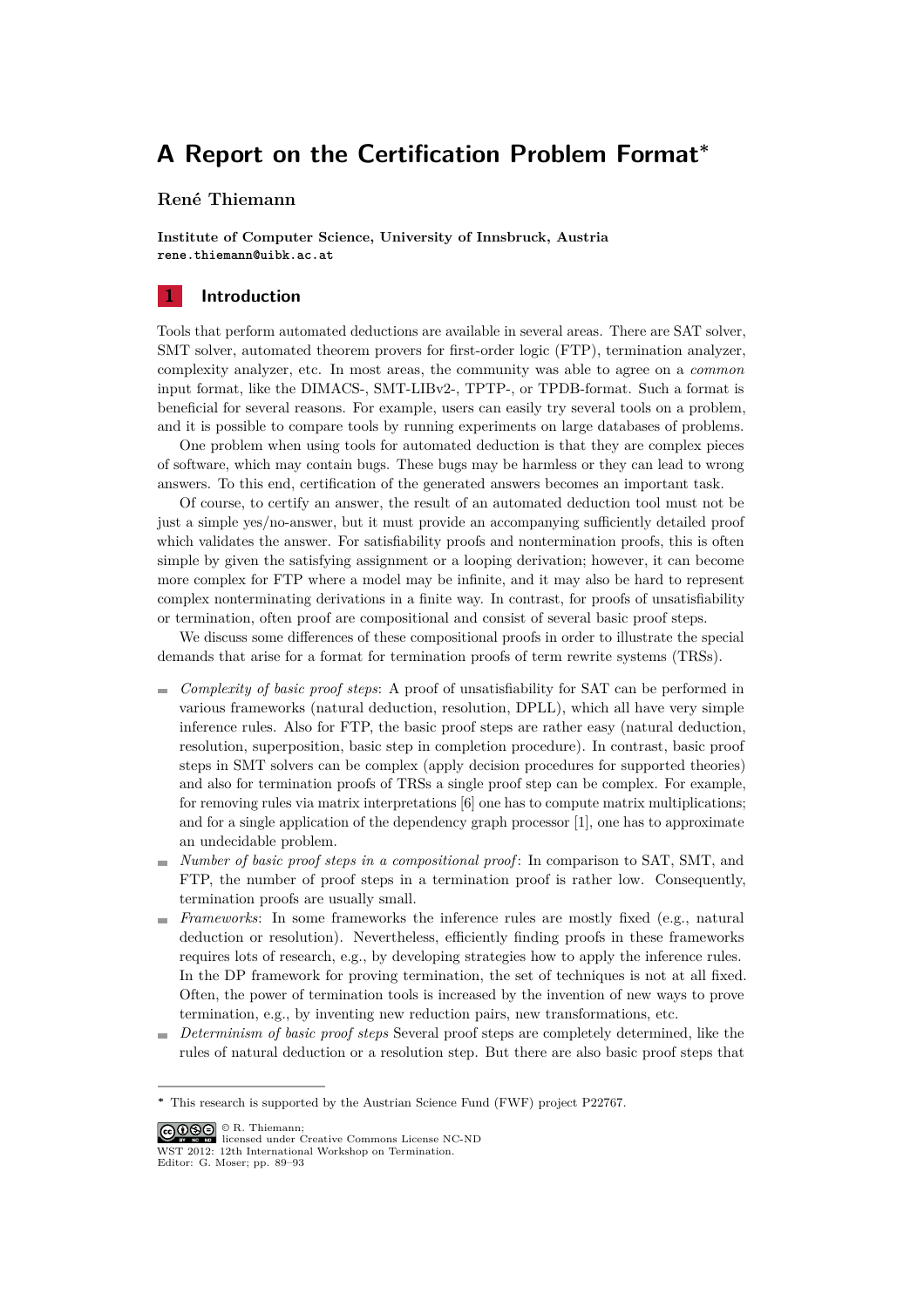#### **90 A Report on the Certification Problem Format**



**Figure 1** Certification of termination proofs before CPF

need further information to determine the result. For example, from one conflict in DPLL one can learn different conflict clauses; and for an application of the dependency graph processor, the result depends on the used approximation.

To summarize, termination proofs are usually small, but each basic proof step is complex. Moreover, the set of applied termination techniques is constantly growing.

In this report, we shortly present the certification problem format (CPF), a format developed to represent termination proofs. It has four major benefits. First, it is easy for termination tools to generate CPF files; second, it is easy to add new techniques to CPF; third, it provides enough information for certification; finally, it is a *common* proof format that is supported by several tools and certifiers.

All details on CPF and several example proofs are freely available at the following URL.

http://cl-informatik.uibk.ac.at/software/cpf/

### **2 The Certification Problem Format**

Before any certifiers for termination proofs have been developed, each termination tool for TRSs provided proofs in a human-readable HTML or plain text file. From these files it was hard to extract the relevant proof steps since parameters of termination techniques are mixed with human readable explanations. Moreover, the output was not standardized at all, but every tool produced proofs in its own output format.

Hence, when the first certifiers for termination proofs have been developed (Rainbow/CoLoR [2], C*i*ME3/Coccinelle [4], and later CeTA/IsaFoR [19]), each of the certifiers demanded a proof written in their own format as input. Hence, to support certifiable proofs using all certifiers, a termination tool had to write several proof routines output, as illustrated in Figure 1.

To reduce the number of required proof outputs for termination tools, the three groups of the certifiers decided to develop *one* proof format that should be supported by all certifiers, namely CPF. Therefore, for generation of certifiable proofs, termination tools now only have to support CPF output. As CPF was also developed with several feedbacks from various termination tools it is widely accepted in the community and it is currently used as the only format during the termination competition for certified categories.

CPF is an XML-format. Choosing XML instead of ASCII was possible as termination proofs are rather small. So, the additional size-overhead of XML documents does not play such a crucial role as it might have played for (large) unsatisfiability proofs for SAT or SMT.

Using XML has several advantages: it is easy to generate, since often programming languages directly offer libraries for XML processing; even before certifiers can check the generated proofs, one can use standard XML programs to check whether a CPF file respects the required XML structure; and finally, it was easy to write a pretty printer to obtain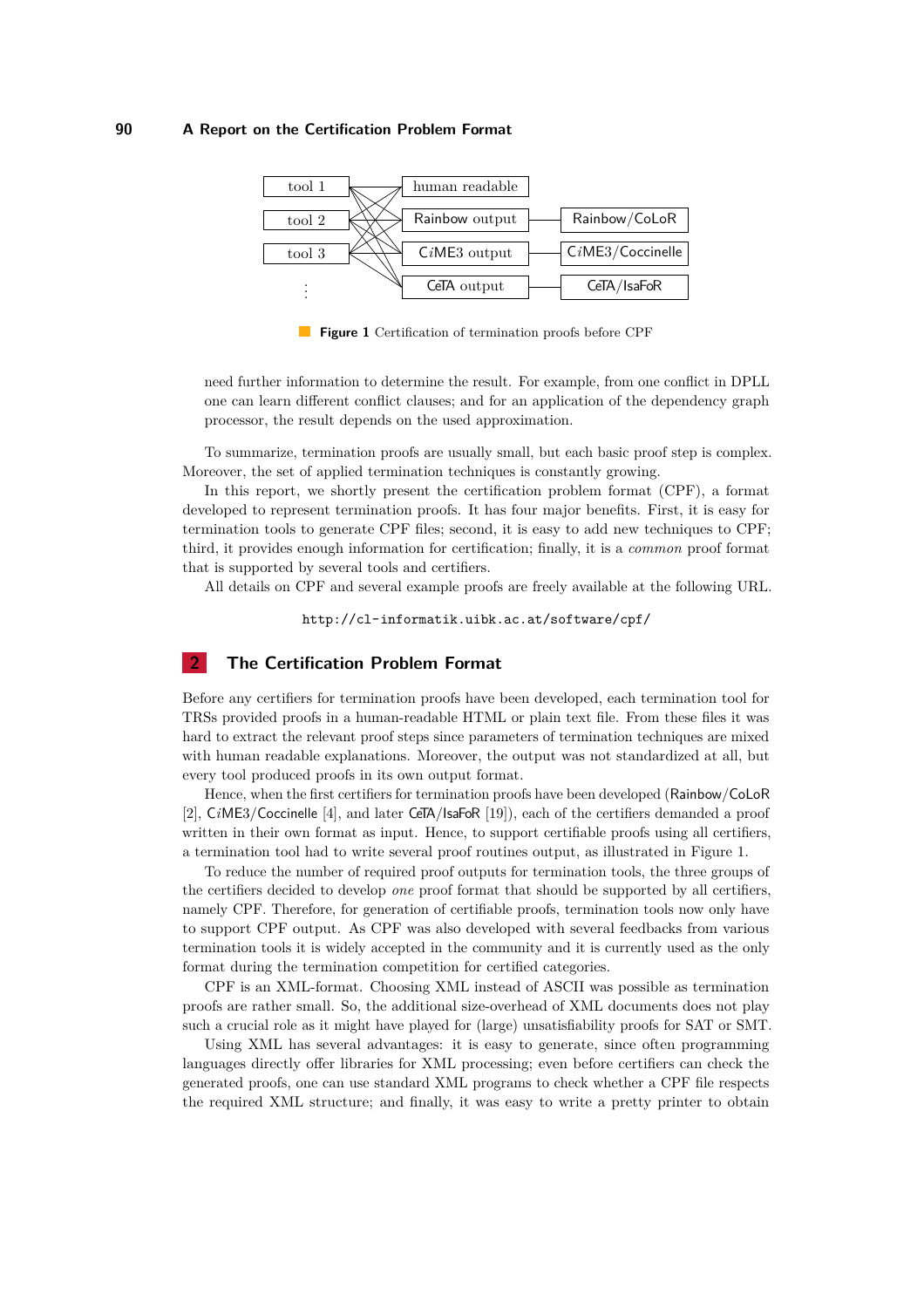

**Figure 2** Certification of termination proofs using CPF

human readable proofs from CPF files. This pretty printer is written as XSL transformation (cpfHTML.xsl), so that a browser directly renders CPF proofs in a human readable way. Since this pretty printer is freely available, in principle it is no longer required for termination tool authors to write their own human readable proof output: an export to CPF completely suffices. A problem might occur if the tool uses some techniques that are not yet covered by CPF, but then it is still easily possible to extend or modify the existing pretty printer.

Note that CPF also allows to represent partial proofs: The fact, that CPF does not support all known (and in the future) developed termination techniques is reflected by allowing assumptions and by allowing intermediate results as input.

So, after the invention of CPF, the workflow and required proof export routines for certification have changed from Figure 1 to Figure 2.

### **3 Design decisions**

In order to gain a wide acceptance for both certifiers and termination tools, representative members of the whole community have been integrated in the design process of CPF.

One major decision was that CPF should provide enough information for all three certifiers. Currently, there are some elements in CPF that are completely ignored by some certifier, which in turn are essential for another certifier.

In order to keep the burden on termination tools low, after the required amount of information has been identified, usually no further informations are required in CPF. One exception is that the proofs must be sufficiently detailed to guarantee determinism.

! **Example 1.** One standard technique to prove termination of a TRS *R* is to remove rules by using reduction orders [13, 10]. If the reduction order *≻* is provided, then usually the result is clear: it is the the remaining TRS  $\mathcal{R} \setminus \succ$ . So in principle, in CPF it should be sufficient to provide *≻*. However, since there are several variants of reduction orders and since some reduction orders like polynomial orders are undecidable, it is unclear how *≻* is exactly defined or how it is approximated. To be more concrete, if a polynomial interpretation over the naturals is provided such that the left-hand side  $\ell$  evaluates to  $p_{\ell} = x^2 + 1$  and the right-hand side r to  $p_r = x$ , then some approximations can only detect  $\ell \geq r$  whereas a finer analysis delivers  $\ell \succ r$ . To avoid such problems in CPF, for rule removal it is required that the remaining system  $\mathcal{R} \setminus \succ$  is also explicitly stated.

An alternative way to achieve determinism is to explicitly demand that in the proof the exact variant or approximation of the reduction pair is provided, so that the certifier can recompute the identical result. However, this alternative has the disadvantage that every variant or approximation has to be exactly specified and even worse, a certifier has to provide algorithms to compute all variants of reduction pairs that are used in termination tools. In contrast, with the current solution the certifiers can just implement one (powerful) variant, approximation of a reduction pair. Then during certification it must just be ensured that all removed rules are indeed strictly decreasing (and the remaining TRS is weakly decreasing).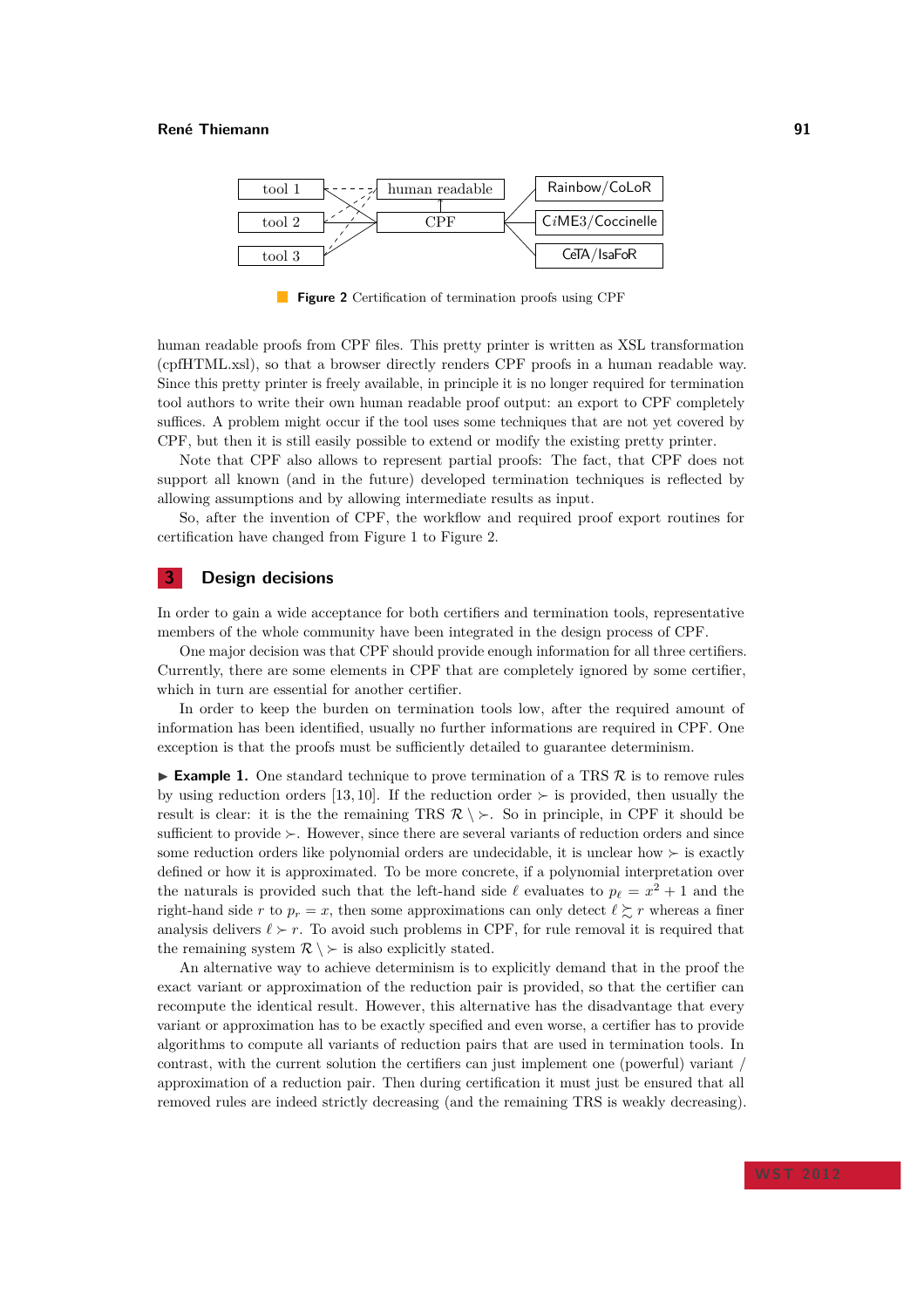#### **92 A Report on the Certification Problem Format**

Note that determinism of each proof step is also important for an early detection of errors. Otherwise, it might happen that a difference in the internal proof state of the termination tool and the state in the certifier remains undetected for several proof steps. And then errors are reported in proof steps which are perfectly okay.

**► Example 2.** Let  $\mathcal{R} = \{f(s(x)) \to f(t(x)), g(x) \to g(s(x))\}$ . Consider a wrong proof where first the polynomial order with  $\mathcal{P}ol(h(x)) = x$  for all  $h \in \{\mathsf{f}, \mathsf{g}, \mathsf{s}, \mathsf{t}\}\)$  is used to remove the rule  $g(x) \to g(s(x))$ ; second, the only dependency pair  $f^{\sharp}(s(x)) \to f^{\sharp}(t(x))$  is generated; finally, termination is proven since the dependency graph contains no edges.

If during the certification one just applies the same techniques without checking the intermediate results, then one first applies rule removal without removing any rule; second, one computes the dependency pairs including  $g^{\sharp}(x) \to g^{\sharp}(s(x))$ ; and finally, the error is reported that the dependency graph is not empty. Hence, the error in the first step is not detected, but in the final step—although the final step in the termination tool is sound.

Minor design decisions had to be made for all supported techniques,<sup>1</sup> e.g., the exact names and the exact representation of the relevant parameters, etc. For these decisions, usually the person who wanted to add a new technique to CPF was asked to provide a proposal. This proposal was then integrated into a development version of CPF and put under discussion on the CPF mailing list. Comments during the discussion were integrated in the proposal, and after the discussion has stopped, the modified proposal was then integrated into the official CPF version.

## **4 Problems and Future of CPF**

Very recently, other classes than termination proofs were added to CPF, namely confluence proofs, completion proofs (is a TRS convergent and equivalent to an equational theory?), and equational proofs. Especially for completion proofs, the size of CPF files has grown tremendously. In experiments, example proofs of over 400 megabytes have been generated.<sup>2</sup> For these large proofs, both the completion tool and the certifier spend most of their time for proof export or parsing of XML documents.

Hence, action is required to counter the size-overhead of XML documents. Possibilities would include indexing of terms and rules. Moreover, for rule removal techniques, one might change CPF in such a way that the removed rules have to be provided instead of the remaining rules.<sup>3</sup> The latter change would also allow to represent the rule removal techniques for termination and relative termination in the same way, which in turn would allow to merge the proof techniques for termination and relative termination.

<sup>1</sup> Currently CPF supports several classes of reduction pairs (in alphabetical order): argument filters [1], matrix orders [6], polynomial orders over several carriers [13, 12, 15], recursive path orders [5], and SCNP reduction pairs [3]. Moreover, the techniques of dependency graph [1], dependency pairs [1, 8], dependency pair transformations [1, 8], loops, matchbounds [7], root labeling [16], rule removal [13, 10], semantic labeling [21], size-change termination [14, 18], string reversal, subterm criterion [10], switching

to innermost termination [9], uncurrying  $[11, 17]$ , and usable rules $[1, 20, 8]$  are supported.<br><sup>2</sup> We mention a completion proof for an example with 4 equations and 11 rules in the completed TRS. In this proof, only to show that all rules in the TRS can be derived from the equations,  $\approx 90,000$ reductions have been performed, and the accumulated terms in these derivations consists of over 5 million function symbols and variables. Since symbols are strings and since there is the XML-overhead, in total, one obtains a 406 MB file (converting all symbols to integers still results in a 266 MB file). CeTA spend only 1  $\%$  of its time for checking the proof, and 99  $\%$  for parsing.

 $^3$  If the remaining system has to specified, several steps of removing a single rule require quadratic size, whereas if one specifies the removed rules, then the size of the overall proof is linear.